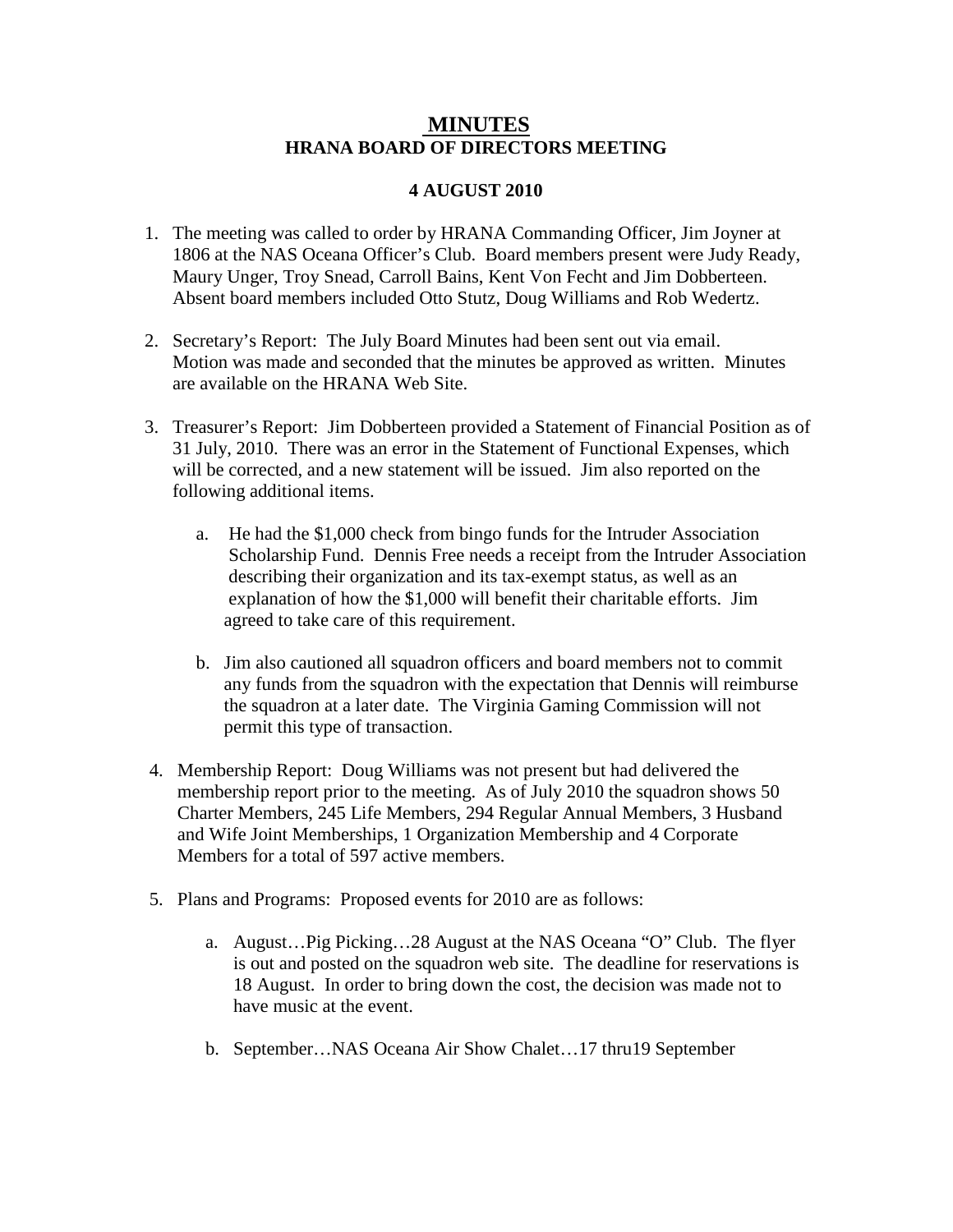- c. November…Flight Suit Social…6 November at the LSO School.
- d. December…Christmas Party... 10 December at the NAS Oceana "O" Club. Music will be by the Michael Durig combo.
- 6. August Luncheon... The next luncheon will be Wednesday 18 August. Speaker TBD.
- 7. Bingo Report: Jim Dobberteen reported that attendance is way down this summer. Average is attendance is around 170 with the breakeven point being 165. At that level there will be very little profit to share with HRANA or any other entity.
- 8. PAO Report: Troy will submit the Pig Picking information for publication in the next JET OBSERVER.
- 9. Monument Report: Fred Metz was not present but had sent an email stating that there was nothing to report on the monument.
- 10. Old Business:
	- a. Centennial of Naval Aviation …A recommendation was made that centennial events be advertised at the Monument to Naval Aviation and that the hotels be asked to list them on their billboards. Donations are needed to sponsor the various events.
	- b. Squadron By-Laws: By-Laws have been sent out via email to HRANA members for review and comment. Comments are due back by 31 August. The comments will be discussed and reviewed by the board at the September board meeting. Finally, at a future luncheon, all members present will be asked to vote and approve the By-Laws. To date only one comment has been received.
	- c. 2010 NAS Oceana Summer Bus Tours…Kent gave a report on the first seven weeks of the bus tours. Ridership is good in spite of the hot weather and very limited flight operations. Kent is in discussions with David Hunt, the Aviation Museum Director, on how to improve the tours for next year. There will be an after-season meeting with all tour guides.
	- d. HRANA/Tailhook/ABMA Charity Fundraiser Golf Tournament. The tournament was considered a success and HRANA's share of the proceeds is shown in the financial report.
	- e. Flame of Hope Sign…Fred Metz was not present. The down payment has been made and various options were discussed concerning possibilities for additional funding. Fred will provide additional information upon his return from travel.